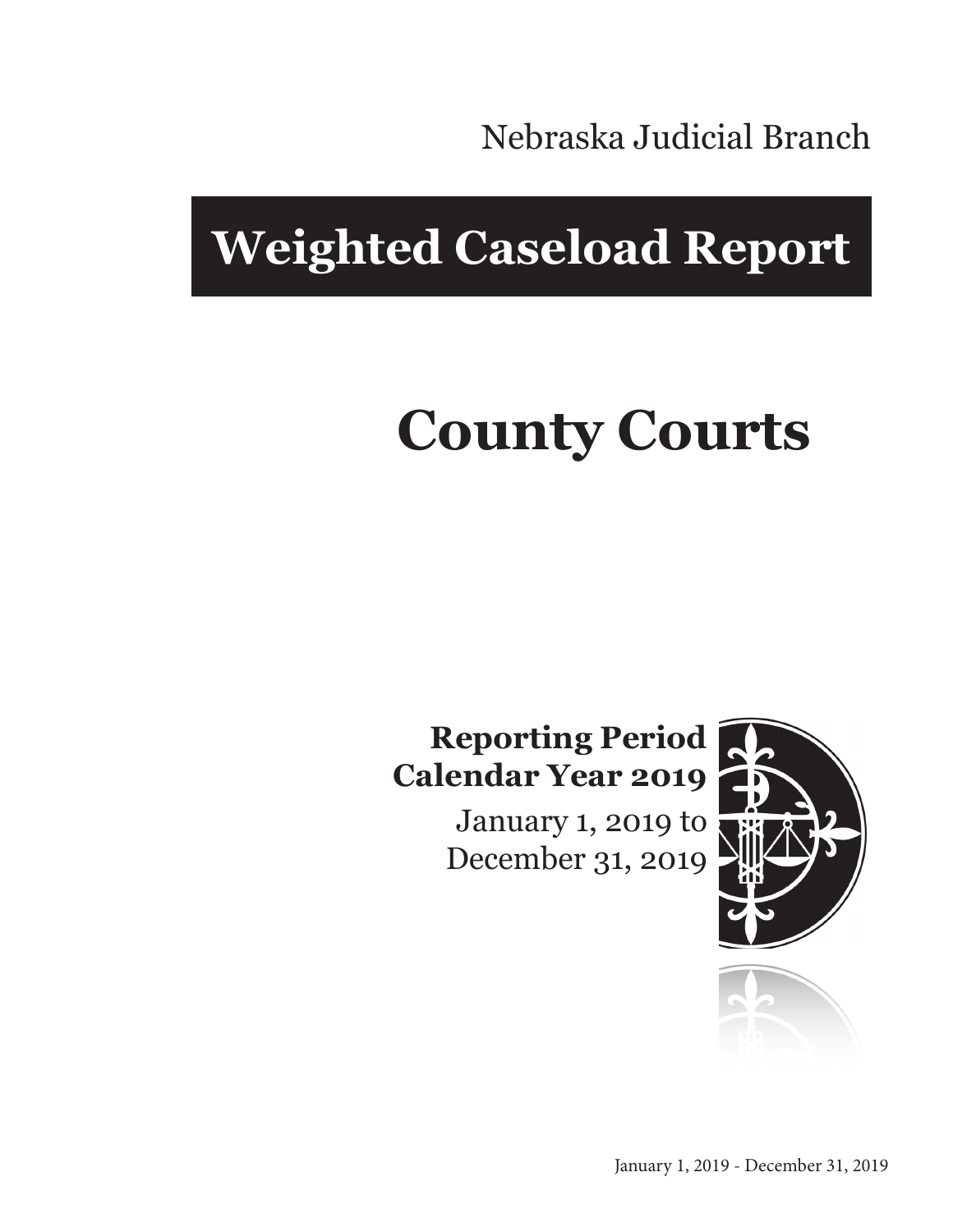### Nebraska County Courts Weighted Caseload Report

#### **Calendar Year 2019 (January 1, 2019 — December 31, 2019)**

This Weighted County Court Caseload Report contains caseload statistics for Nebraska's 93 District Courts, grouped into twelve Judicial Districts. The judiciary of Nebraska currently assesses the need for judicial positions using a weighted caseload method based on cases opened. Weighted caseload systems provide objective, standardized determinations of resource needs.

*No quantitative judgeship assessment method, including a weighted caseload system will determine the exact number of judges required within a judicial district. But quantitative methods, such as weighted caseload can approximate the need for judgeships and provide a point of reference or standard for comparing relative need among judicial districts. Other measures, both qualitative and quantitative, may be used in conjunction with the weighted caseload standard calculation to support the assessment of judicial need. In particular, should the standard calculation show the need for a fractional judge (less than the full-time equivalent), additional assessments as to the relative workload per judge within a district and travel per judge may be useful. Also, other useful measures may include analyses of budget constraints, population trends, and other factors that may differentially affect the need for judges across districts.*

**Mission of the Nebraska Administrative Office of the Courts:**

Under the direction of the Nebraska Supreme Court, the Administrative Office of the Courts' mission is to ensure the public has equal access to justice, using leadership, education, technology, and administrative services to implement consistent, efficient, and effective court practices.



**Corey R. Steel | Nebraska State Court Administrator Nebraska Supreme Court**

Rm. 1213 State Capitol | P.O. Box 98910 | Lincoln, NE 68509 T 402.471.3730 | F 402.471.2197 www.supremecourt.ne.gov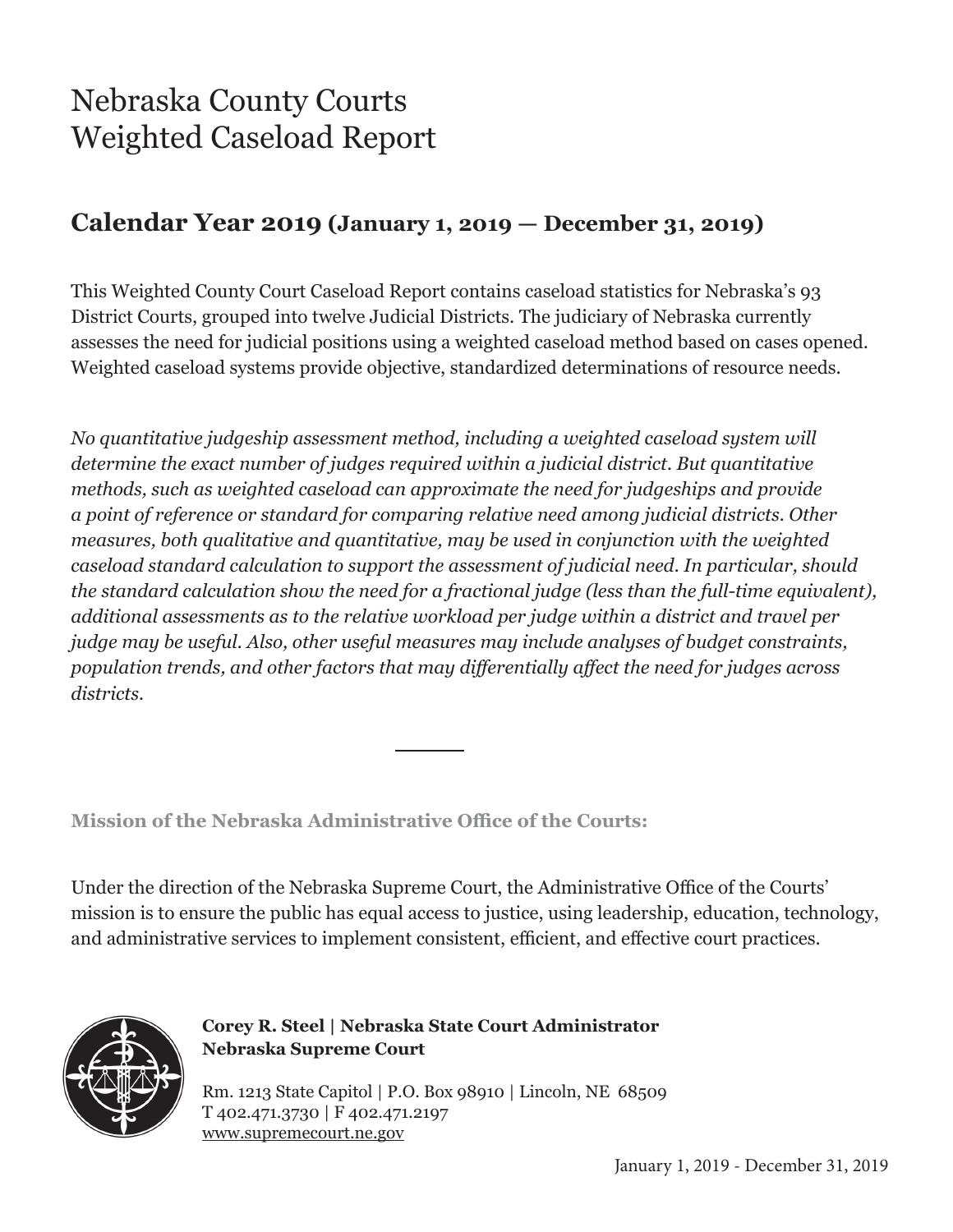#### Nebraska County Courts Judicial Needs

Calendar Year 2019 (January 1, 2019 - December 31, 2019)

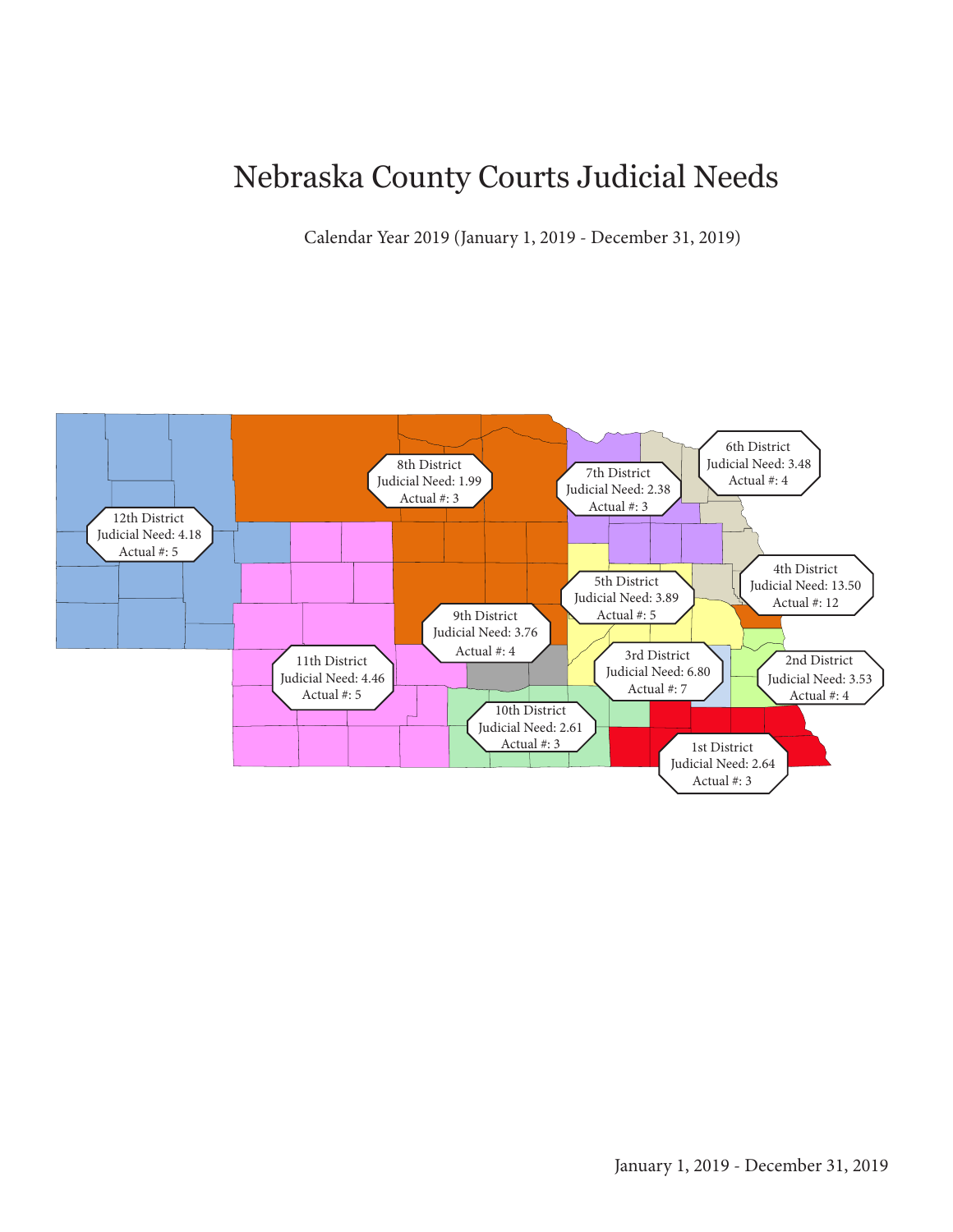#### Weighted Caseload Report 1st Judicial District - County Court

County court need for judges: 2.64 Current number of judges: 3



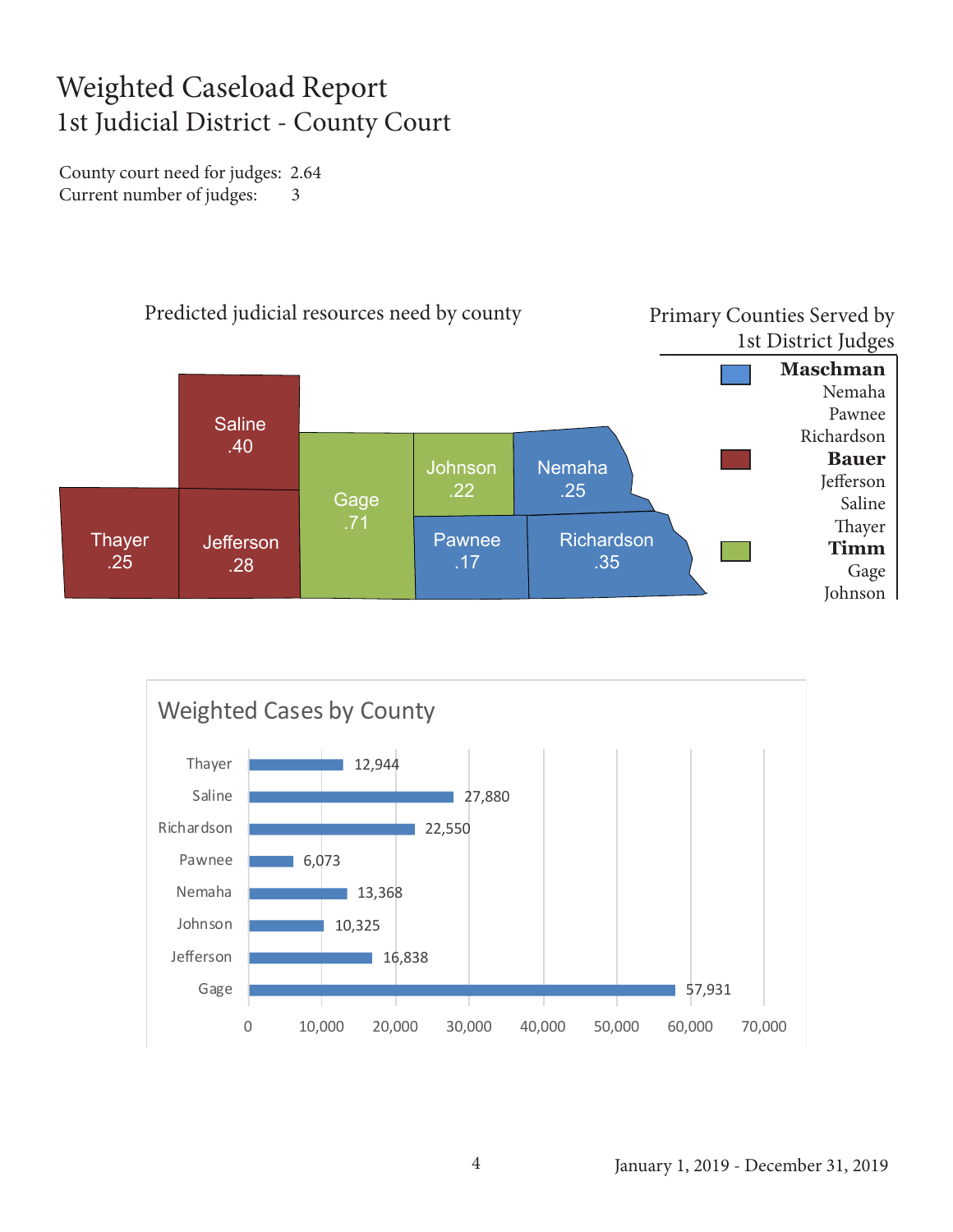#### Weighted Caseload Report 2nd Judicial District - County Court

County court need for judges: 3.53 Current number of judges: 4





\*Sarpy County Juvenile Judge Robert O'Neal hears all Otoe County Juvenile Cases. Sarpy County Juvenile Judge Lawrence D. Gendler hears all Cass County Juvenile Cases. (Juvenile cases have been removed from Otoe and Cass County weighted cases and added to Sarpy County weighted cases.)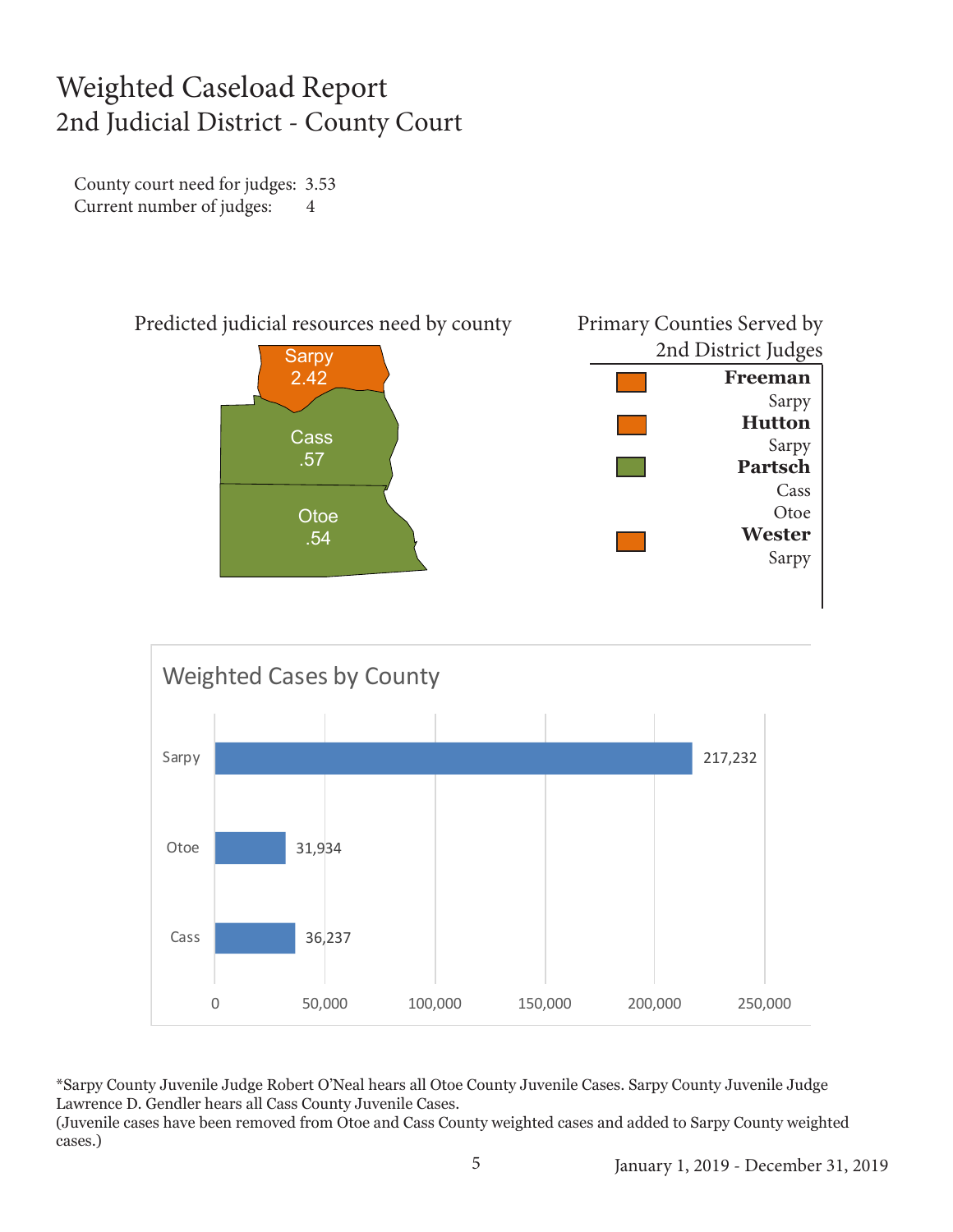#### Weighted Caseload Report 3rd Judicial District - County Court

County court need for judges: 6.80 Current number of judges: 7



| Judges Serving the 3rd District |
|---------------------------------|
| <b>County Court</b>             |
| Acton                           |
| Dalton                          |
| Parsley                         |
| Phillips                        |
| Reuter                          |
| Yardley                         |
| Zimmerman                       |
|                                 |

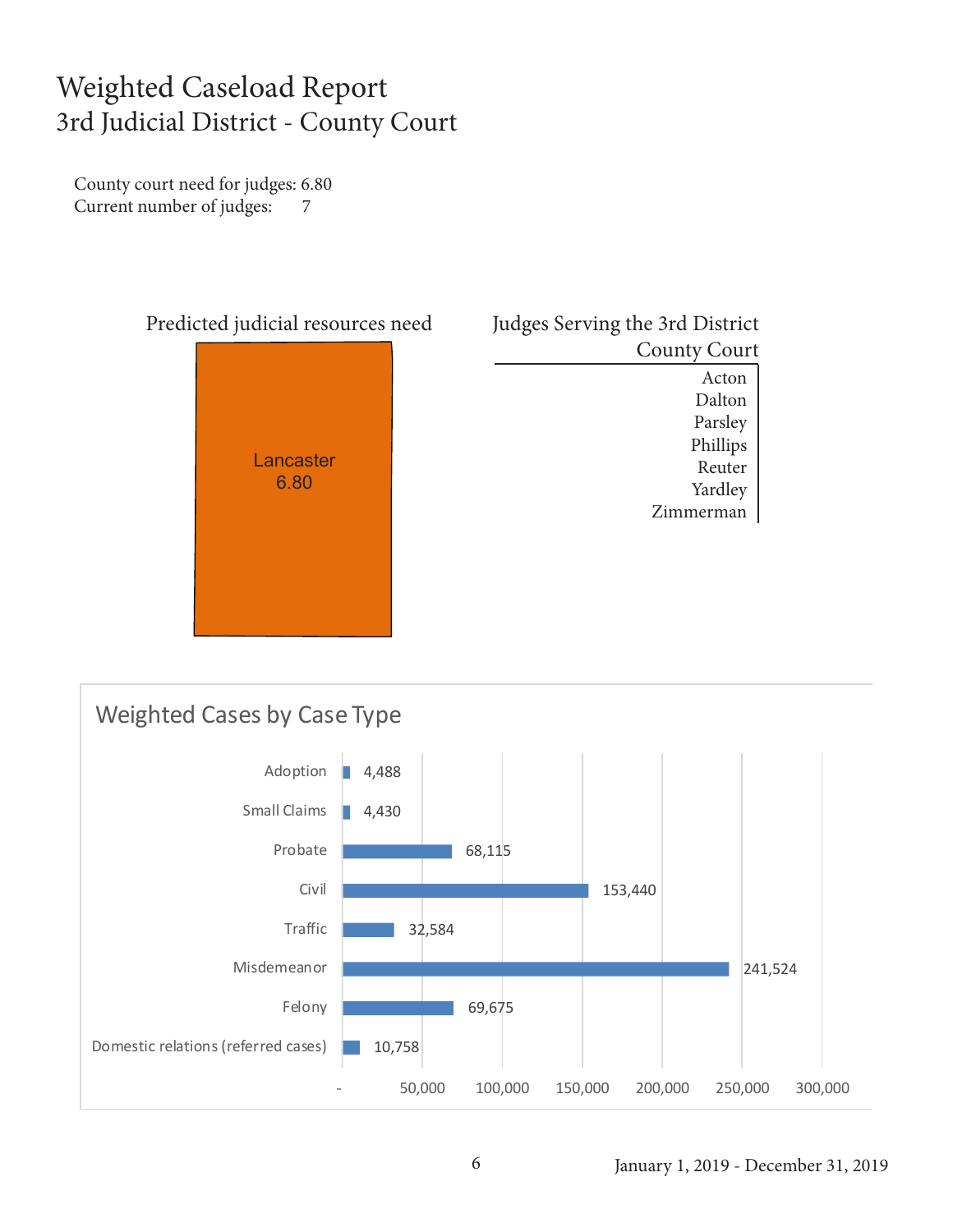#### Weighted Caseload Report 4th Judicial District - County Court

County court need for judges: 13.50 Current number of judges: 12



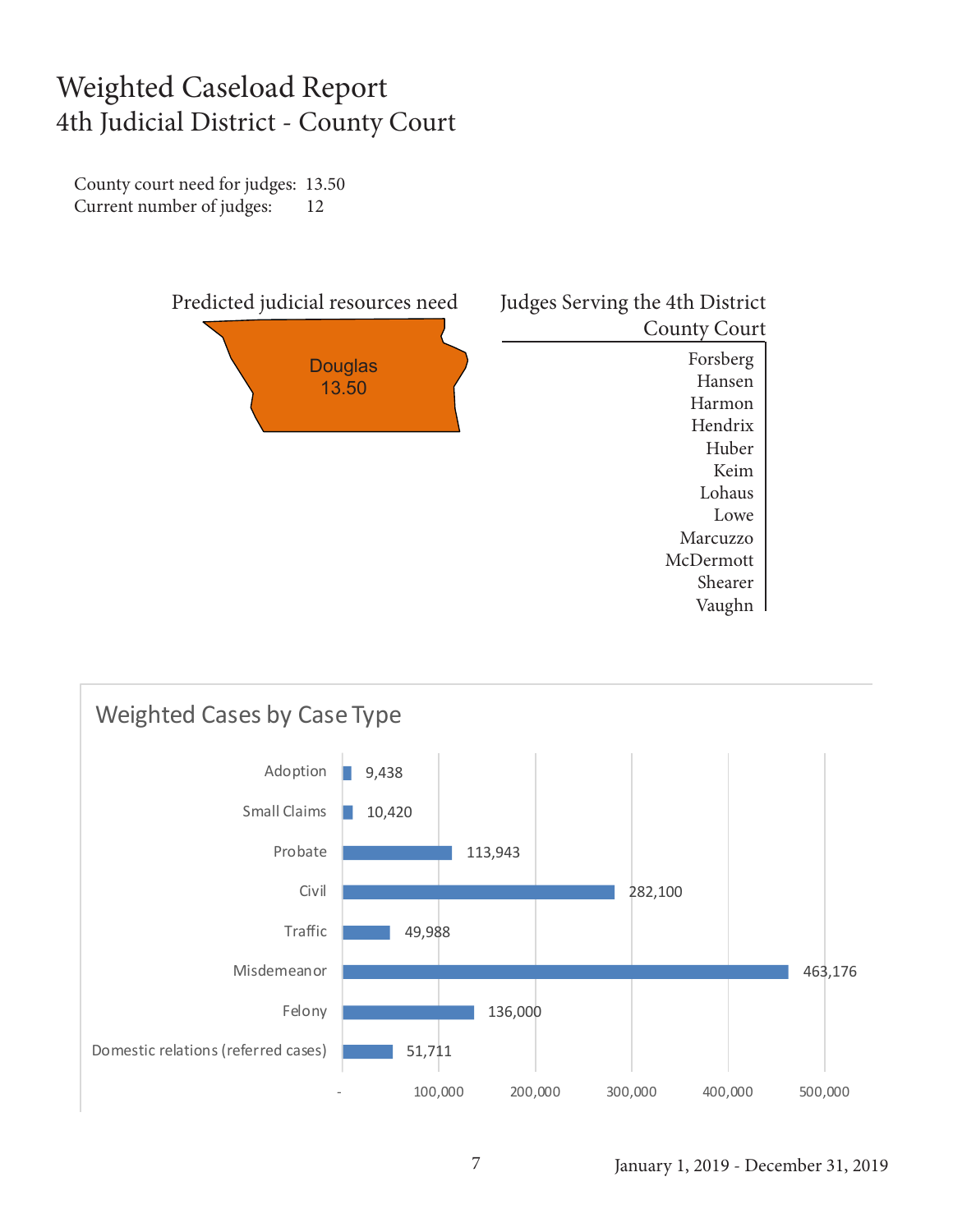#### Weighted Caseload Report 5th Judicial District - County Court

County court need for judges: 3.89 Current number of judges: 5



January 1, 2019 - December 31, 2019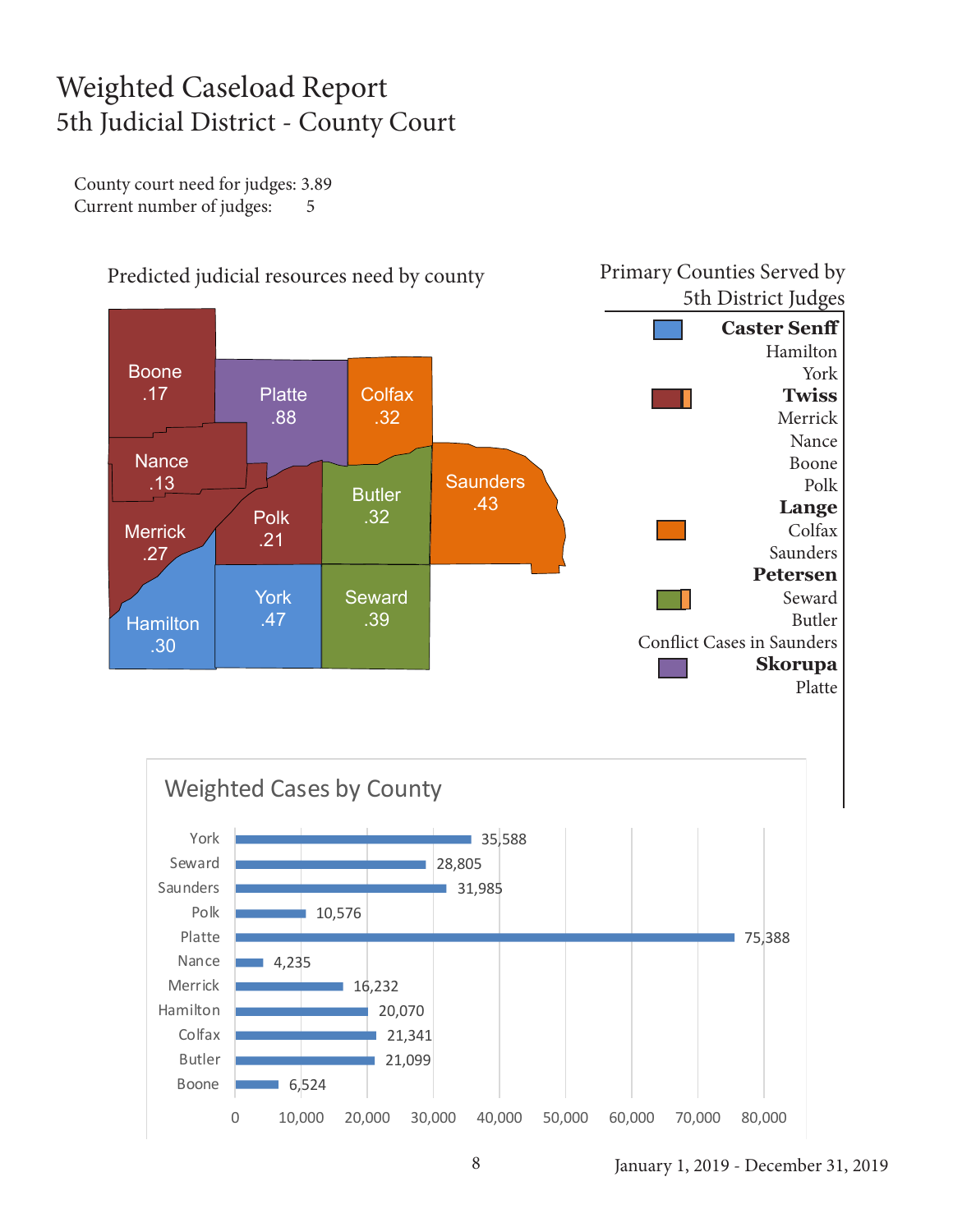#### Weighted Caseload Report 6th Judicial District - County Court

County court need for judges: 3.48 Current number of judges: 4





January 1, 2019 - December 31, 2019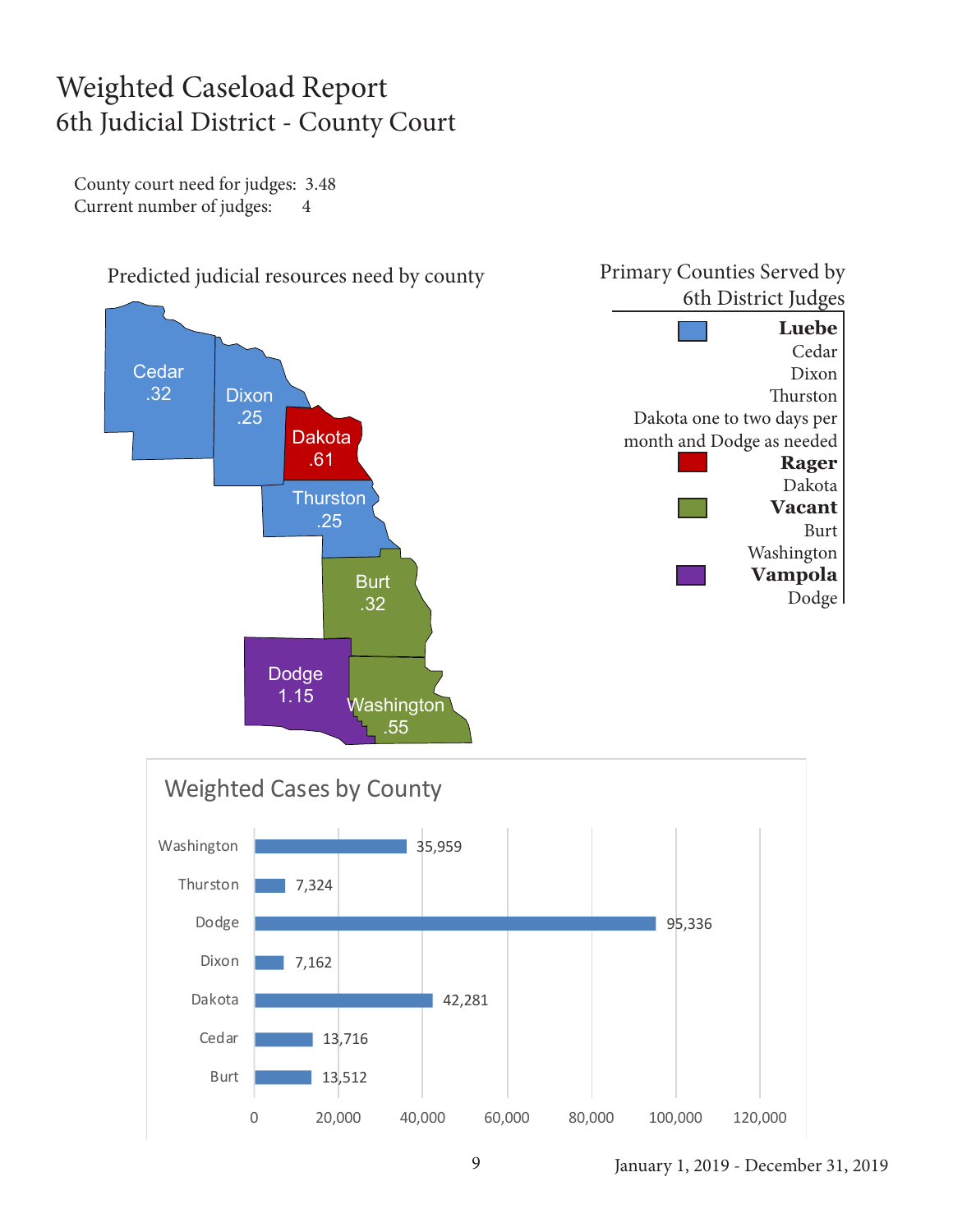#### Weighted Caseload Report 7th Judicial District - County Court

County court need for judges: 2.38 Current number of judges: 3





Primary Counties Served by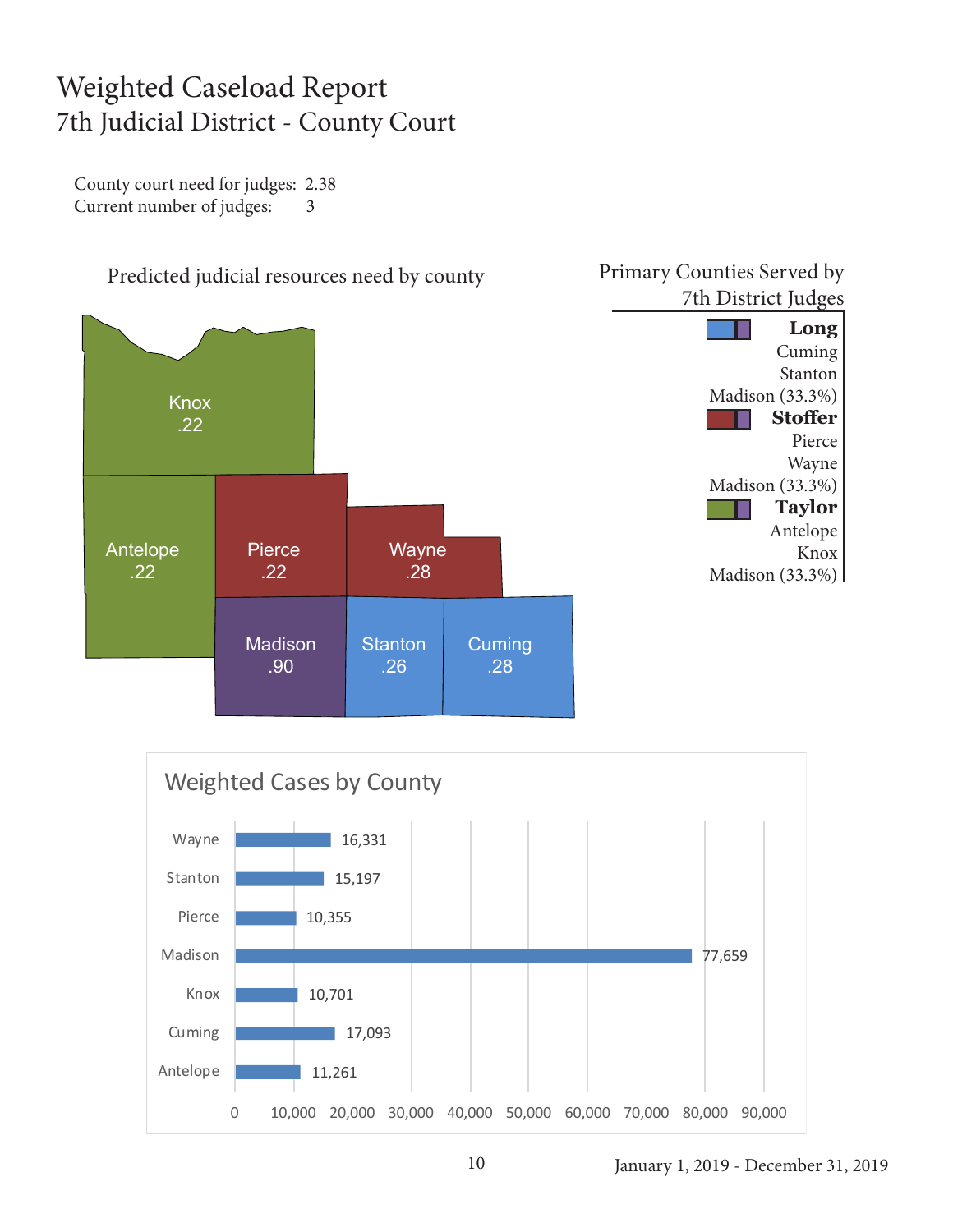#### Weighted Caseload Report 8th Judicial District - County Court

County court need for judges: 1.99 Current number of judges: 3

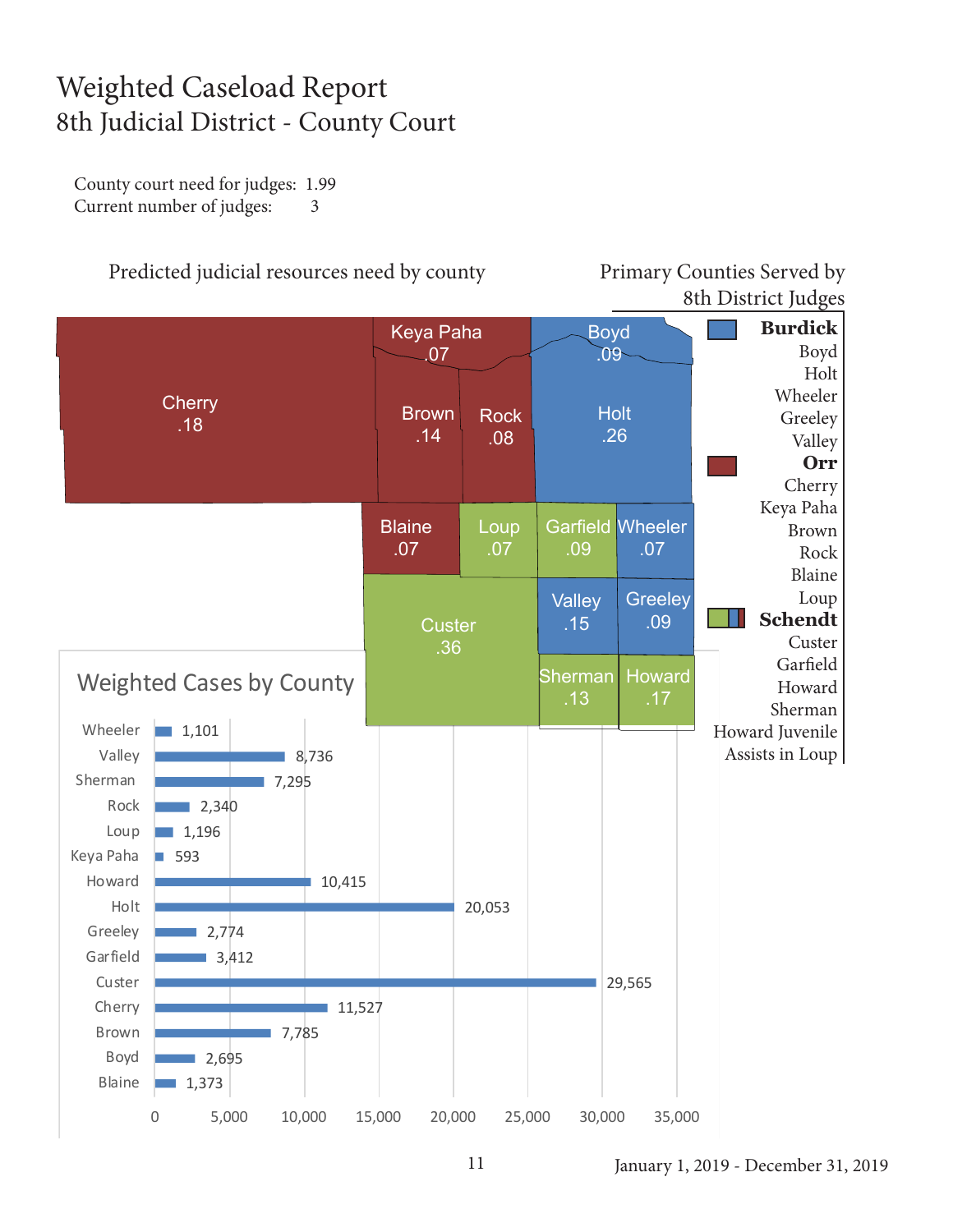#### Weighted Caseload Report 9th Judicial District - County Court

County court need for judges: 3.76 Current number of judges: 4





January 1, 2019 - December 31, 2019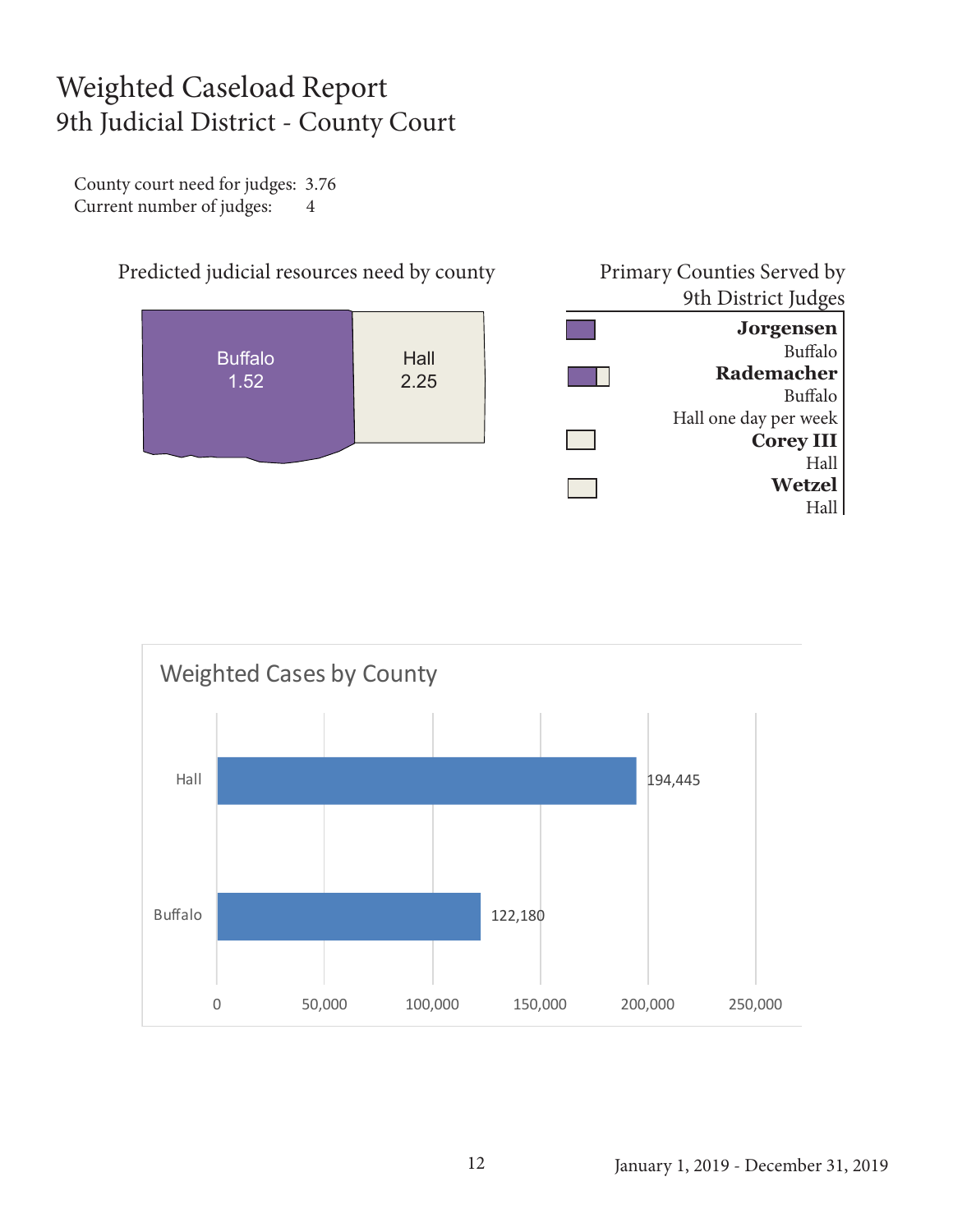#### Weighted Caseload Report 10th Judicial District - County Court

County court need for judges: 2.61 Current number of judges: 3

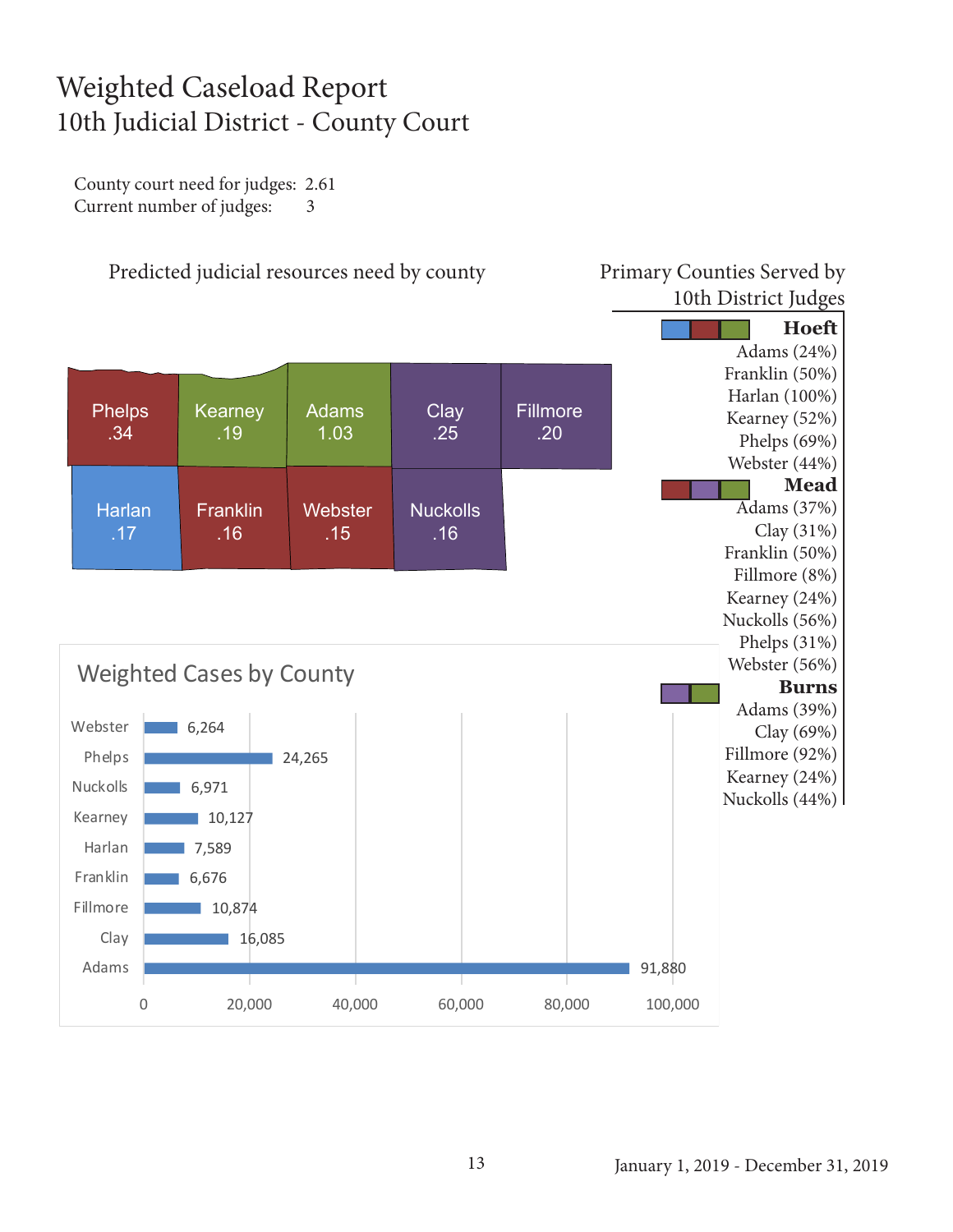#### Weighted Caseload Report 11th Judicial District - County Court

County court need for judges: 4.46 Current number of judges: 5